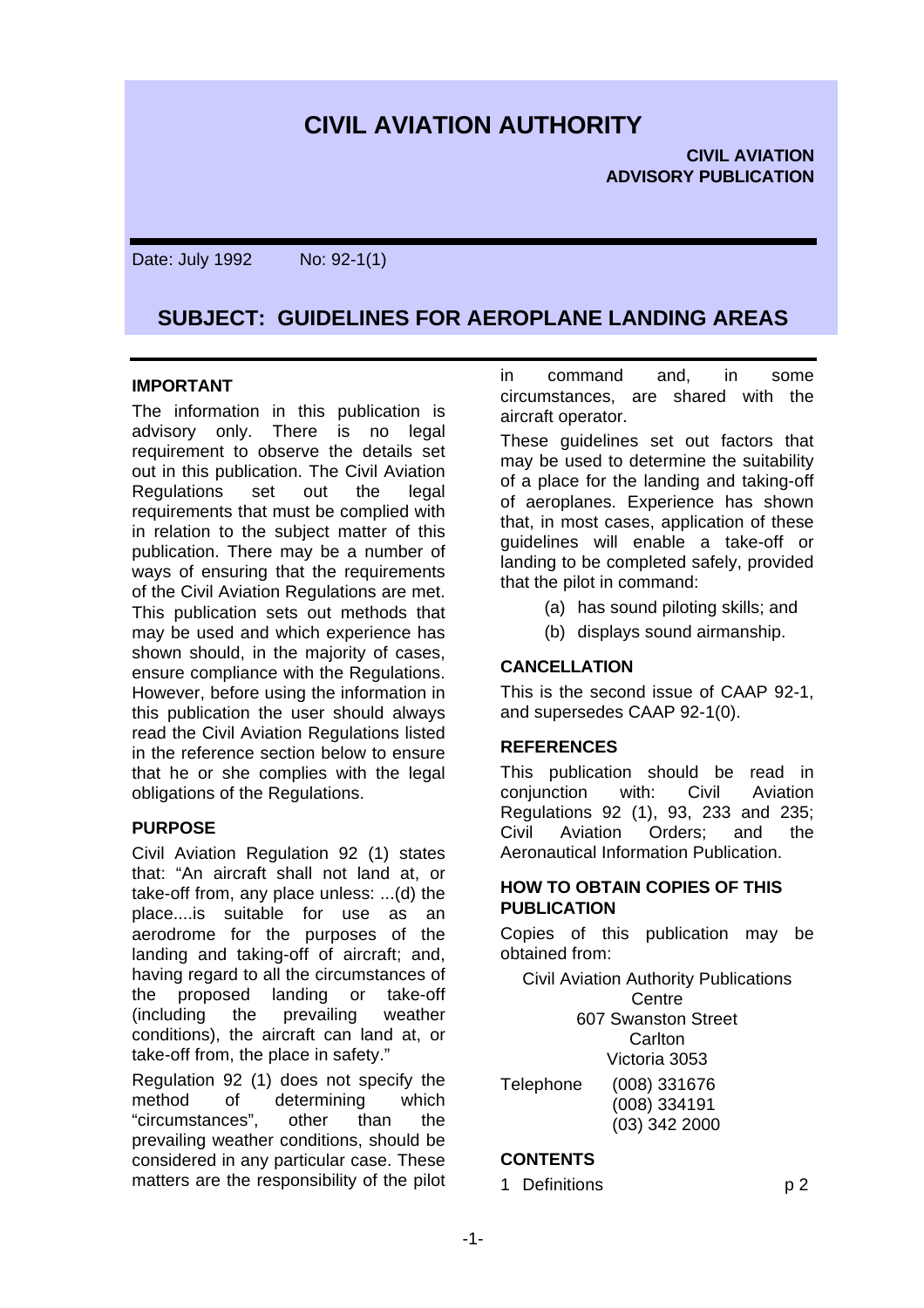|    | 2 Conversion table                                                            | p 2 |
|----|-------------------------------------------------------------------------------|-----|
| 3  | Which aircraft may use a<br>landing area?                                     | p 2 |
|    | 4 Which types of operations may<br>be conducted from a landing                |     |
|    | area?                                                                         | p 2 |
| 5. | Recommended minimum<br>physical characteristics of<br>landing areas and water |     |
|    | alighting areas                                                               | р3  |
| 6. | Marking of landing areas                                                      | p 4 |
| 7  | Lighting for night operations                                                 | p 4 |
| 8  | Other factors that should be<br>considered prior to using a                   |     |
|    | landing area                                                                  | p 4 |
| 9  | Surface testing of a landing                                                  |     |
|    | area                                                                          | p 5 |

#### **1 - DEFINITIONS**

1. In these guidelines, unless the contrary is stated:

**"clearway"** means an area in which there are no obstacles penetrating a slope of 2.5% rising from the end of the runway over a width of 45m;

**"float plane"** means any aeroplane designed for landing or taking-off from water;

**"fly-over area"** means a portion of ground adjacent to the runway strip which is free of tree stumps, large rocks or stones, fencing, wire and any other obstacles above ground but may include ditches or drains below ground level;

**"landing area"** (LA) means an area of ground suitable for the conduct of takeoff and landing and associated aeroplane operations under specific conditions;

**"lateral transitional slope"** means a desirable area around all LA's which provides greater lateral clearance in the take-off and landing area and may reduce wind-shear when the runway is situated near tall objects such as trees and buildings. The dimensions of a suitable lateral transitional slope are shown in the following diagram;



*Figure 1 - Transitional Slope*

**"obstacle free area"** means there should be no wires or any other form of obstacles above the approach and takeoff areas, runways, runway strips, flyover areas or water channels;

**"runway"** means that portion of the landing area which is intended to be used for the landing or take-off of aeroplanes;

**"runway strip"** means a portion of ground between the runway and fly-over area which is in a condition that ensures minimal damage to an aeroplane which may run off a runway during take-off or landing;

**"water alighting area"** means a suitable stretch of water for the landing or takingoff of a float plane under specific conditions.

#### **2 - CONVERSION TABLE**

2. Landing area gradients and splays expressed as a percentage, accordance with ICAO practice, may be converted into ratios or angles using the following table:

| Percentage     | Ratios | Degrees &<br><b>Minutes</b> |
|----------------|--------|-----------------------------|
| 1              | 1:100  | 0.34'                       |
| $\overline{2}$ | 1:50   | 109'                        |
| 2.5            | 1:40   | 126'                        |
| 2.86           | 1:35   | 1.38'                       |
| 3              | 1:33.3 | 143'                        |
| 3.33           | 1:30   | 155'                        |
| 5              | 1:20   | 252'                        |
| 12.5           | 1:8    | 7 08'                       |
| 20             | 1:5    | 18'<br>11                   |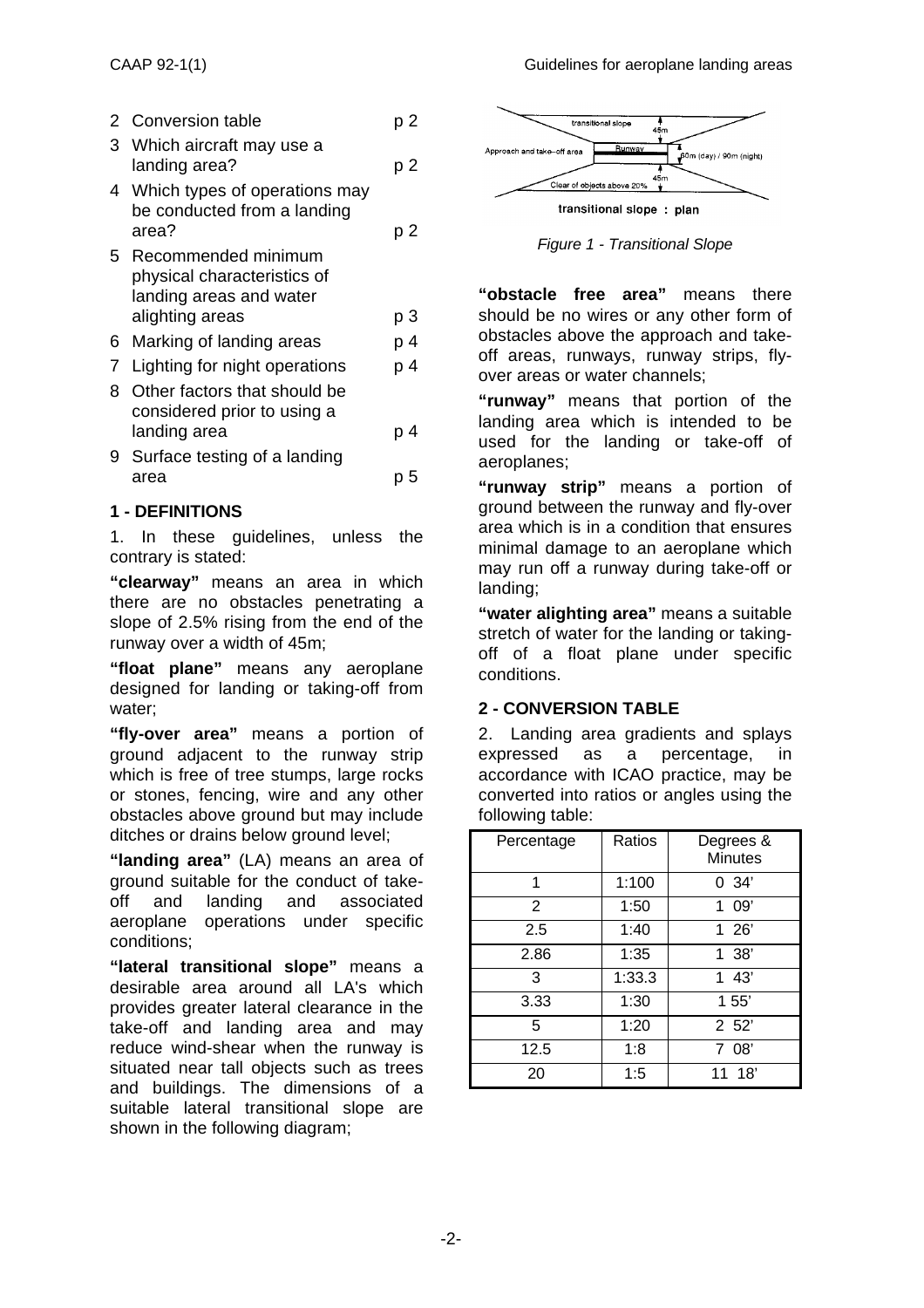# **3 - WHICH AIRCRAFT MAY USE A LANDING AREA?**

3. Use of landing areas other than aerodromes is not recommended for aircraft with a MTOW greater than 5700 kg.

#### **4 - WHICH TYPES OF OPERATIONS MAY BE CONDUCTED FROM A LANDING AREA?**

4. Aeroplanes engaged in the following operations may use a landing area:

- (a) private;
- (b) aerial work—excluding student solo flying and student dual flying prior to successful completion of the General Flying Progress Test; and
- (c) charter.

# **5 - RECOMMENDED MINIMUM PHYSICAL CHARACTERISTICS OF LANDING AREAS AND WATER ALIGHTING AREAS**

5.1 **Runway Width**. For other than agricultural operations, a minimum width of 15 metres is recommended although aeroplanes with a MTOW below 2000kg can be operated safely on runways as narrow as 10 metres provided there is no or only light cross-wind. For agricultural operations, a 10 metre wide runway is the recommended minimum.

5.2 **Runway Length**. For other than agricultural operations by day, a runway length equal to or greater than that specified in the aeroplane's flight manual or approved performance charts or certificate of airworthiness, for the prevailing conditions is required (increasing the length by an additional 15% is recommended when unfactored data is used). For agricultural day operations, the minimum runway length is the greater of 75% of the take-off distance specified in the aeroplane's flight manual or approved performance chart for the prevailing conditions with the balance as clearway or the landing distance so specified.

5.3 **Longitudinal Slope**. The longitudinal slope between the runway

ends should not exceed 2%, except that 2.86% is acceptable on part of the runway so long as the change of slope is gradual. For agricultural operations, the slope should not exceed 12.5% for day and 2% for night operations: where the overall slope exceeds 2% the runway should only be used for one-way operations — downhill for take-off and uphill for landing.

5.4 **Transverse Slope**. The transverse slope between the extreme edges of the runway strip should not exceed 2.5% or 12.5% upward slope over the fly-over area. For agricultural day operations, the transverse slope should not be more than 3% over the runway and 5% over the runway strip.

5.5 **Other Physical Characteristics**. Both ends of a runway, not intended solely for agricultural operations, should have approach and take-off areas clear of objects above a 5% slope for day and a 3.3% slope for night operations. Other recommended landing area physical characteristics are shown on the following diagrams:



*Figure 2A - Single engined and Centre-Line Thrust Aeroplanes not exceeding 2000 kg MTOW (day operations)*



*Figure 2B - Other Aeroplanes (day operations)*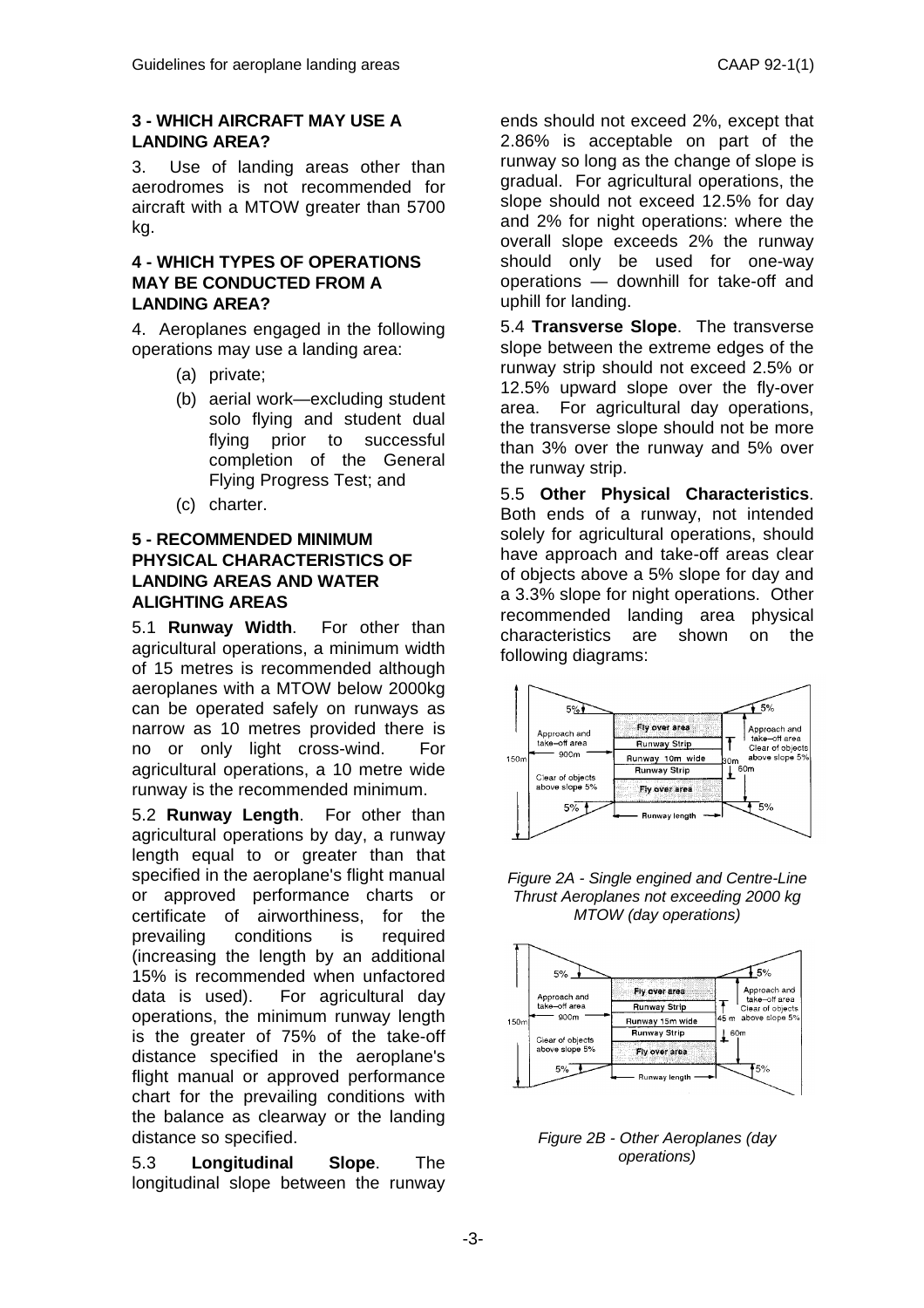

*Figure 3 - Dimensions (night operations)*



*Figure 4 - Dimensions - agricultural day operations*



*Figure 5 - Dimensions - agriculture night operations*

5.6 **Float plane alighting areas**. For water operations, a minimum width water channel of 60 metres for day operations and 90 metres for night operations is recommended. The depth of water over the whole water channel should not be less than 0.3 metres below the hull or floats when the aeroplane is stationary and loaded to maximum take-off weight. An additional area, as shown in the following diagrams, provides a protective buffer for the water channel but need not consist of water. Where the additional area consists of water then it should be clear of moving objects or vessels under way. The centre line of a water channel may be curved, provided that the approach and take-off areas are calculated from the anticipated point of touchdown or lift-off.



*Figure 6 - Float planes*

#### **6 - MARKING OF LANDING AREAS**

6.1 Where extended operations are expected to be conducted at a landing area, the owner/operator is encouraged to provide markings similar to those found at government and licensed aerodromes. If markings are provided, they should follow the colours and specifications set out in AIP AGA. A suitable layout is shown at Figure 7.

6.2 Where runway markers are provided which are not flush with the surface, they should be constructed of a material that is not likely to damage an aircraft.



*Figure 7 - Typical ALA layout and marking*

# **7 - LIGHTING FOR NIGHT OPERATIONS**

7.1 The recommended minimum lighting and layout is as follows: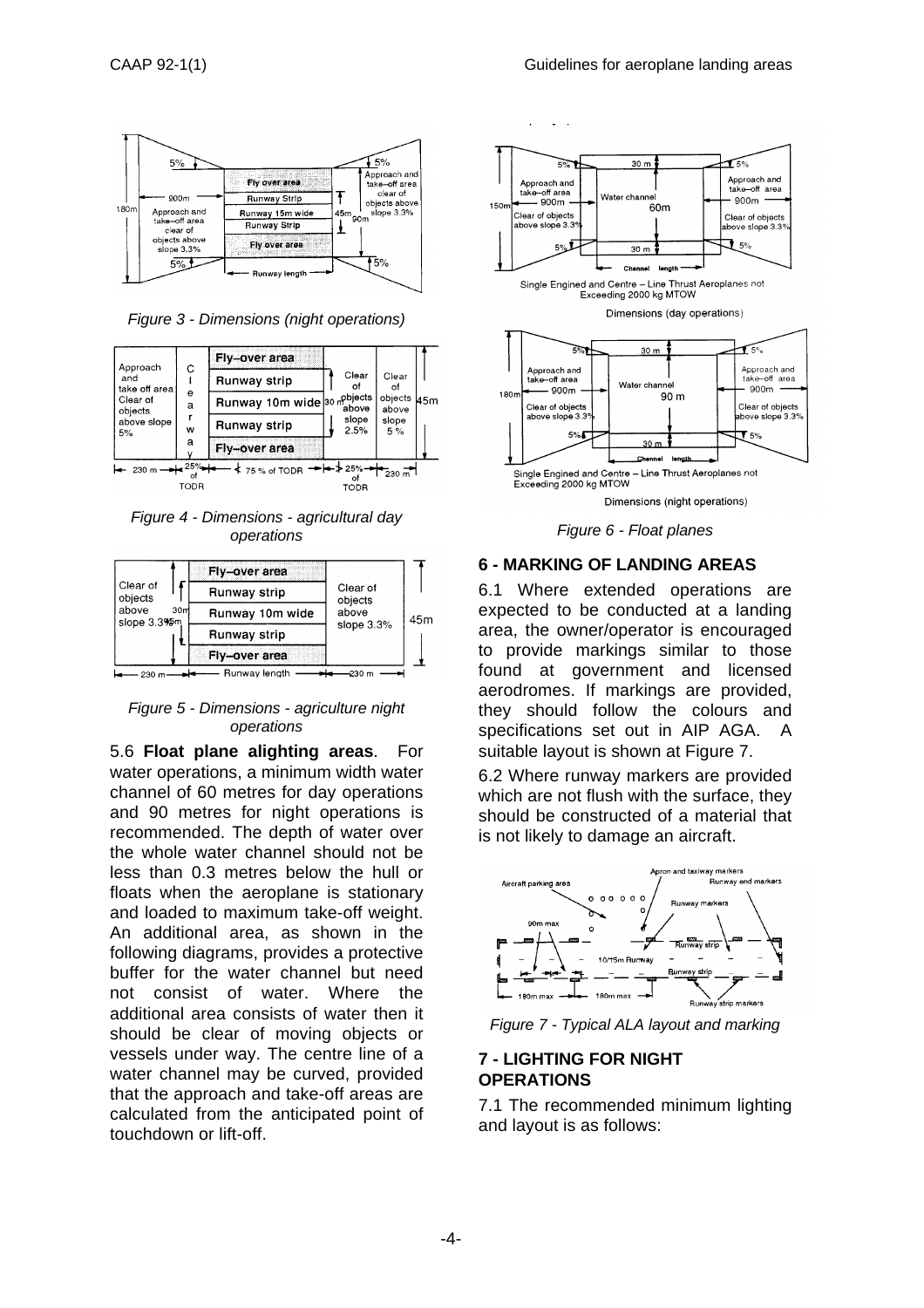

*Figure 8 - Lighting for Night Operations*

7.2 The lights should, under the weather conditions prevailing at the time of the flight, be visible from a distance of no less than 3000 metres.

7.3 Substitution of runway lights with reflectorised markers is permitted but not recommended by the Authority.

7.4 The different types of reflectorised markers vary in efficiency. Their luminosity can be affected by a number of factors, including equipment cleanliness/layout, the position/strength of the aircraft landing light(s) and meteorological conditions -— especially cross winds on final.

7.5 The following lights should not be substituted by reflectorised markers:

- (a) runway end/threshold corner lights;
- (b) lights 90m from each runway end/threshold; and
- (c) lights nearest to the illuminated runway mid-length point.

#### **8 - OTHER FACTORS THAT SHOULD BE CONSIDERED PRIOR TO USING A LANDING AREA**

8.1 A pilot should not use a landing area or have an aeroplane engine running unless the aeroplane is clear of all persons, animals, vehicles or other obstructions.

8.2 A pilot should not use a landing area without taking all reasonable steps to ensure the physical characteristics and dimensions are satisfactory. For aerial work and charter operations the operator should provide evidence to the pilot on the suitability of a landing area prior to its use.

8.3 Runway lengths calculated for takeoffs and landings should be increased by 50% for agricultural operations on one-way runways at night.

8.4 **Geographic Location**. A landing area should not be located:

- (a) within the area or in such close proximity as to create a hazard to aircraft conducting a published instrument approach, excluding the holding pattern; or
- (b) within any area where the density of aircraft movements makes it undesirable; or
- (c) where take-off or landing involving flight over a populated area creates an unnecessary hazard.

8.5 Except in an emergency, the consent of the owner/occupier is required before a landing area may be used.

8.6 If the proposed landing area is located near a city, town or populous area or any other area where noise or other environmental considerations make aeroplane operations undesirable, the use of such a landing area may be affected by the provisions of the *Commonwealth Environment Protection (Impact of Proposals) Act 1974* and parallel State legislation as well as other legislation. It is the responsibility of the pilot and/or operator to conform with these requirements.

8.7 A method of determining the surface wind at a landing area is desirable. A wind sock is the preferred method.

8.8 The surface of a landing area should be assessed to determine its effect on aeroplane control and performance. For example, soft surfaces or the presence of long grass (over 150mm) will increase take-off distances while moisture, loose gravel or any material that reduces braking effectiveness will increase landing distance.

# **9 - SURFACE TESTING OF A LANDING AREA**

9.1 **Rough Surfaces**. The presence of holes, cracks and ruts will degrade aeroplane performance and handling and increase the possibility of structural damage. The smoothness of a runway